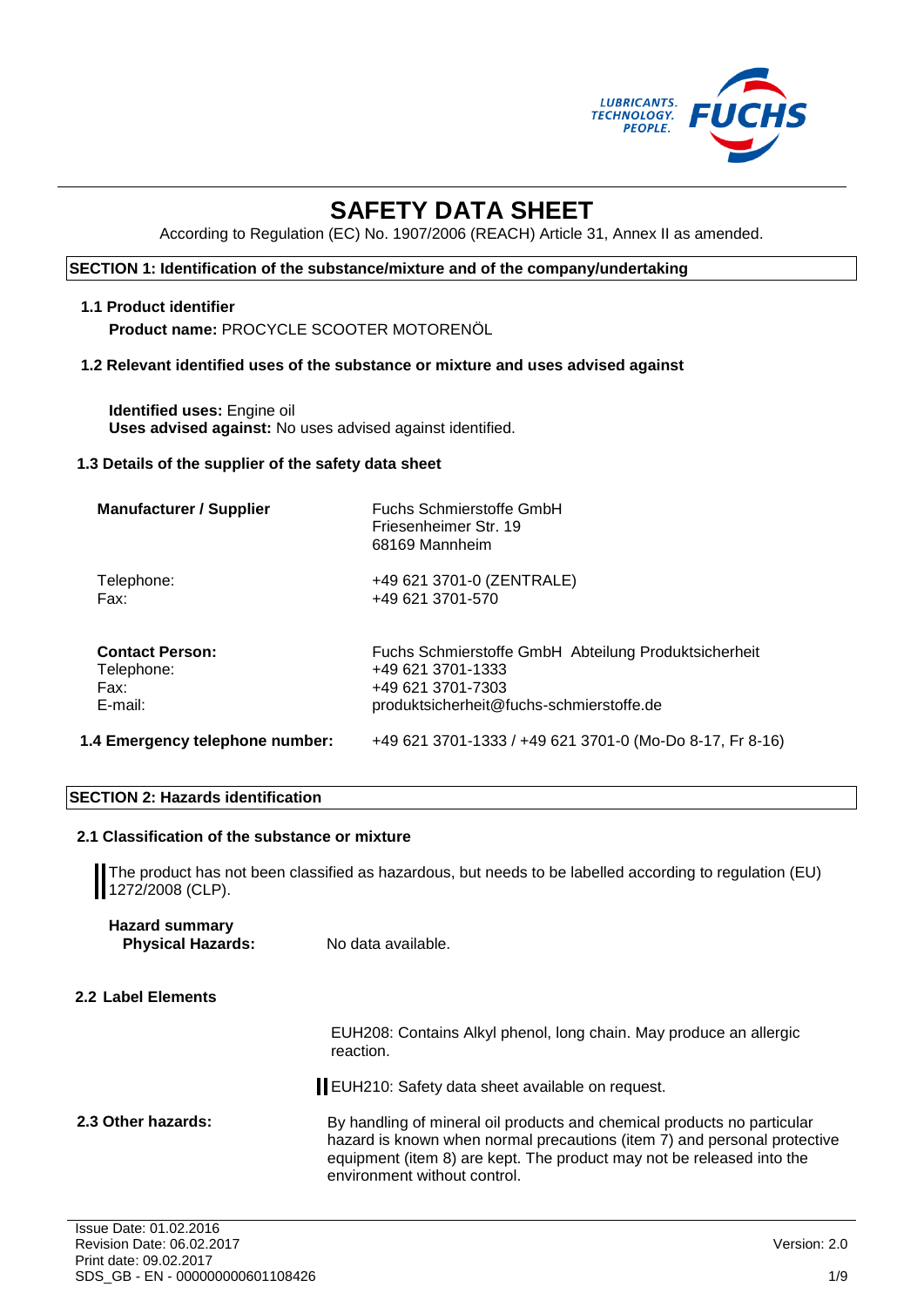

#### **SECTION 3: Composition/information on ingredients**

#### **3.2 Mixtures**

**General information:** Mixture containing severely refined base oils and additives.

| <b>Chemical name</b>        | lldentifier   | Concentration * REACH Registration Notes<br>INo. |  |
|-----------------------------|---------------|--------------------------------------------------|--|
| Hydrocarbons, low viscosity | EC: 918-481-9 | $110.00 - 20.00\%$ $101 - 2119457273 - 39$       |  |

\* All concentrations are percent by weight unless ingredient is a gas. Gas concentrations are in percent by volume.PBT: persistent, bioaccumulative and toxic substance.

vPvB: very persistent and very bioaccumulative substance.

#### **Classification**

| <b>Chemical name</b>           | lldentifier    |      | <b>IClassification</b> |
|--------------------------------|----------------|------|------------------------|
| Hydrocarbons, low viscosity    | IEC: 918-481-9 | CLP: | Asp. Tox. 1:H304       |
| CLP: Regulation No. 1272/2008. |                |      |                        |

For the wording of the listed risk phrases refer to section 16.

Please note that the mineral oils and petroleum distillates used in our products are severely refined and have a DMSO extract < 3% as measured by method IP 346 and are not classified as carcinogenic according to Note L of Annex VI of Regulation EC 1272/2008."

#### **SECTION 4: First aid measures**

| General:                                                                             | Instantly remove any clothing soiled by the product.                |
|--------------------------------------------------------------------------------------|---------------------------------------------------------------------|
| 4.1 Description of first aid measures<br>Inhalation:                                 | Supply fresh air; consult doctor in case of symptoms.               |
| Eye contact:                                                                         | Promptly wash eyes with plenty of water while lifting the eye lids. |
| <b>Skin Contact:</b>                                                                 | Wash with soap and water.                                           |
| Ingestion:                                                                           | Rinse mouth thoroughly.                                             |
| <b>4.2 Most important symptoms</b><br>and effects, both acute and<br>delayed:        | May cause skin and eye irritation.                                  |
| 4.3 Indication of any immediate<br>medical attention and<br>special treatment needed | Get medical attention if symptoms occur.                            |

#### **SECTION 5: Firefighting measures**

#### **5.1 Extinguishing media**

```
Suitable extinguishing 
media:
```
CO2, fire extinguishing powder or fog like water spraying. Extinguish larger fires with alcohol resistant foam or spray water with suitable surfactant added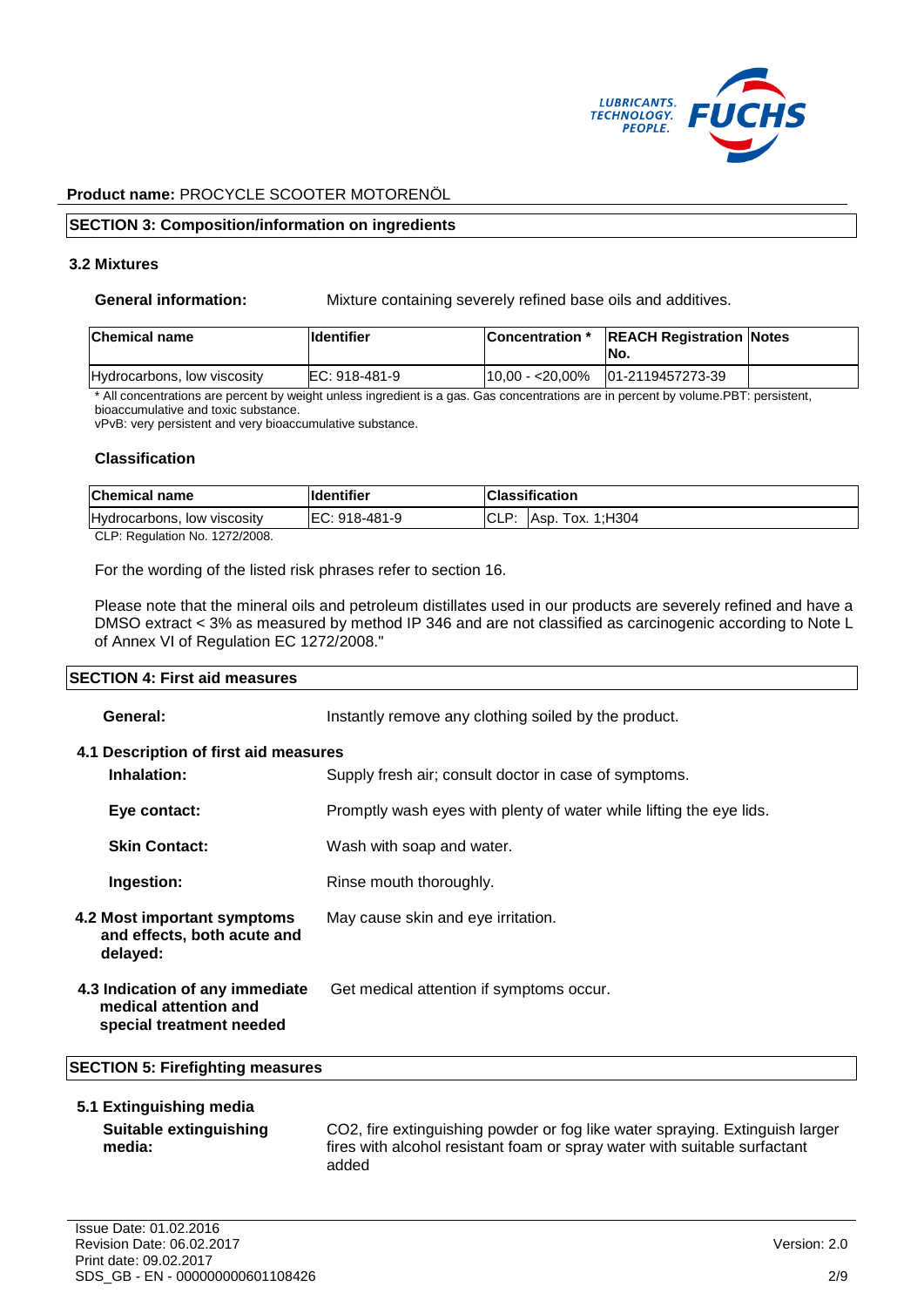

#### **Product name:** PROCYCLE SCOOTER MOTORENÖL **Unsuitable extinguishing media:** Water with a full water jet. **5.2 Special hazards arising from the substance or mixture:** During fire, gases hazardous to health may be formed. **5.3 Advice for firefighters Special fire fighting procedures:** Move container from fire area if it can be done without risk. Dispose of fire debris and contaminated fire fighting water inaccordance with official regulations. Collect contaminated fire fighting water separately. It must not enter drains. **Special protective equipment for fire-fighters:** Self-contained breathing apparatus and full protective clothing must be worn in case of fire. **SECTION 6: Accidental release measures 6.1 Personal precautions, protective equipment and emergency procedures:** In case of spills, beware of slippery floors and surfaces. Keep away from sources of ignition - No smoking. **6.2 Environmental Precautions:** Prevent from spreading (e.g. by binding or oil barriers). Avoid release to the environment. Environmental manager must be informed of all major spillages. Prevent further leakage or spillage if safe to do so. Do not allow to enter drainage system, surface or ground water. **6.3 Methods and material for containment and cleaning up:** Absorb with liquid-binding material (sand, diatomite, acidbinders, universal binders, sawdust). Dispose of the material collected according to regulations. Stop the flow of material, if this is without risk. **6.4 Reference to other sections:** See Section 8 of the SDS for Personal Protective Equipment. See Section 7 for information on safe handling See Section 13 for information on disposal. **SECTION 7: Handling and storage: 7.1 Precautions for safe**  Prevent formation of aerosols. Do not eat, drink or smoke when working

| handling:                                                               | with the product. Take usual precautions when handling mineral oil<br>products or chemical products. Observe good industrial hygiene practices.<br>Provide adequate ventilation. |
|-------------------------------------------------------------------------|----------------------------------------------------------------------------------------------------------------------------------------------------------------------------------|
| 7.2 Conditions for safe storage,<br>including any<br>incompatibilities: | Local regulations concerning handling and storage of waterpolluting<br>products have to be followed. Do not heat up to temperatures close to the<br>flash point.                 |
| 7.3 Specific end use(s):                                                | No data available.                                                                                                                                                               |
| <b>Storage Class:</b>                                                   | 10, Combustible liquids                                                                                                                                                          |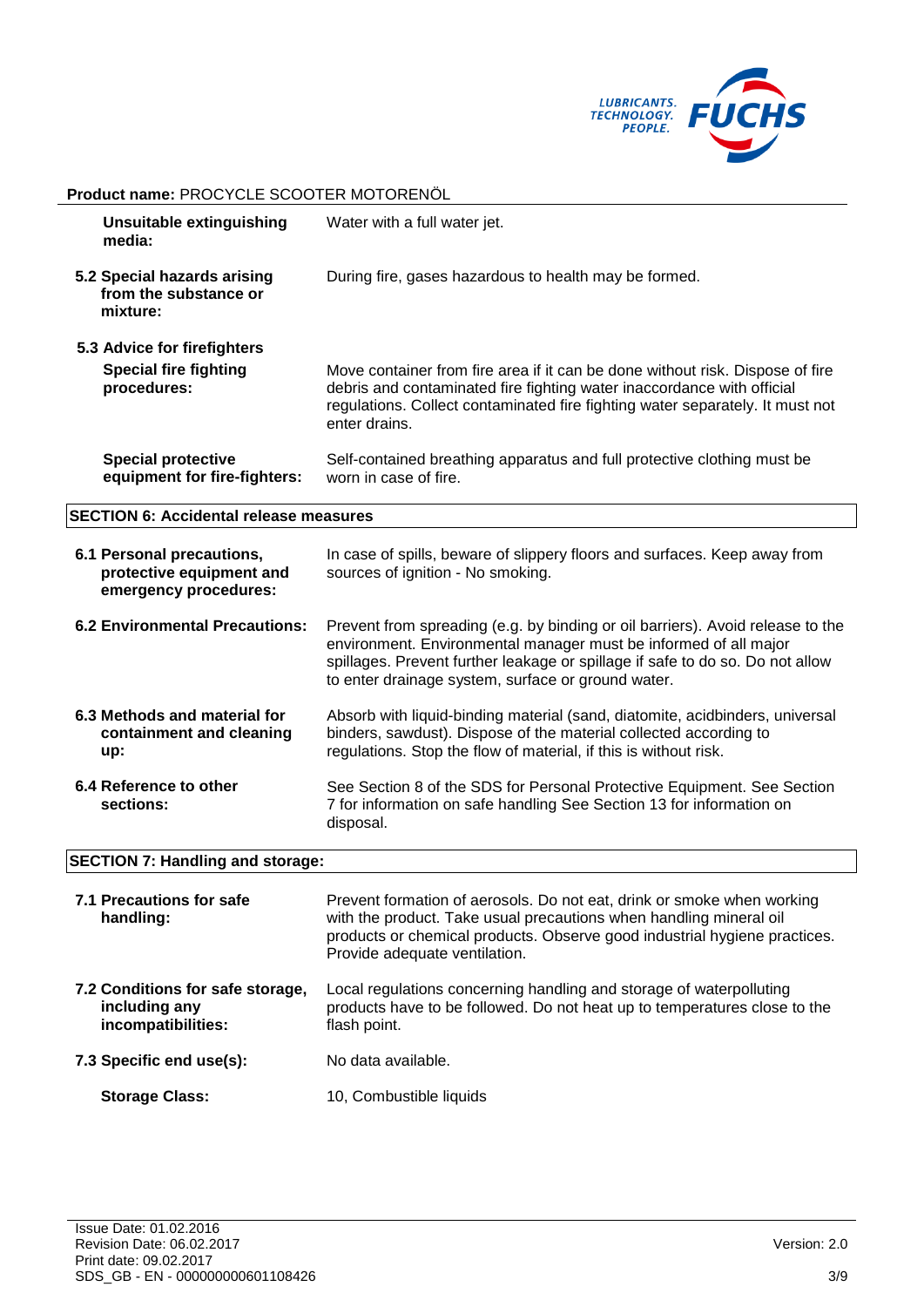

# **SECTION 8: Exposure controls/personal protection 8.1 Control Parameters Occupational Exposure Limits** None of the components have assigned exposure limits. **8.2 Exposure controls Appropriate engineering controls:** Provide adequate ventilation. Ventilation rates should be matched to conditions. If applicable, use process enclosures, local exhaust ventilation, or other engineering controls to maintain airborne levels below recommended exposure limits. If exposure limits have not been established, maintain airborne levels to an acceptable level. **Individual protection measures, such as personal protective equipment General information:** Wash hands before breaks and after work. Use personal protective equipment as required. Personal protection equipment should be chosen according to the CEN standards and in discussion with the supplier of the personal protective equipment. The usual precautionary measures should be adhered to inhandling the chemicals or the mineral oil products. **Eye/face protection:** Safety glasses (EN 166) recommended during refilling. **Skin protection Hand Protection:** Material: Nitrile butyl rubber (NBR). Min. Breakthrough time: >= 480 min Recommended thickness of the material: >= 0,38 mm Avoid long-term and repeated skin contact. Suitable gloves can be recommended by the glove supplier. Use skin protection cream for preventive skin protection. Protective gloves, where permitted in acc. to safety directions. The exact break through time has to be found out by the manufacturer of the protective gloves and has to be observed. **Other:** Do not carry cleaning cloths impregnated with the product in trouser pockets. Wear suitable protective clothing. **Respiratory Protection:** Ensure good ventilation/exhaustion at the workplace. Avoid breathing vapour/ aerosol. **Thermal hazards:** Not known. **Hygiene measures:** Always observe good personal hygiene measures, such as washing after handling the material and before eating, drinking, and/or smoking. Routinely wash work clothing to remove contaminants. Discard contaminated footwear that cannot be cleaned. **Environmental Controls:** No data available.

#### **SECTION 9: Physical and chemical properties**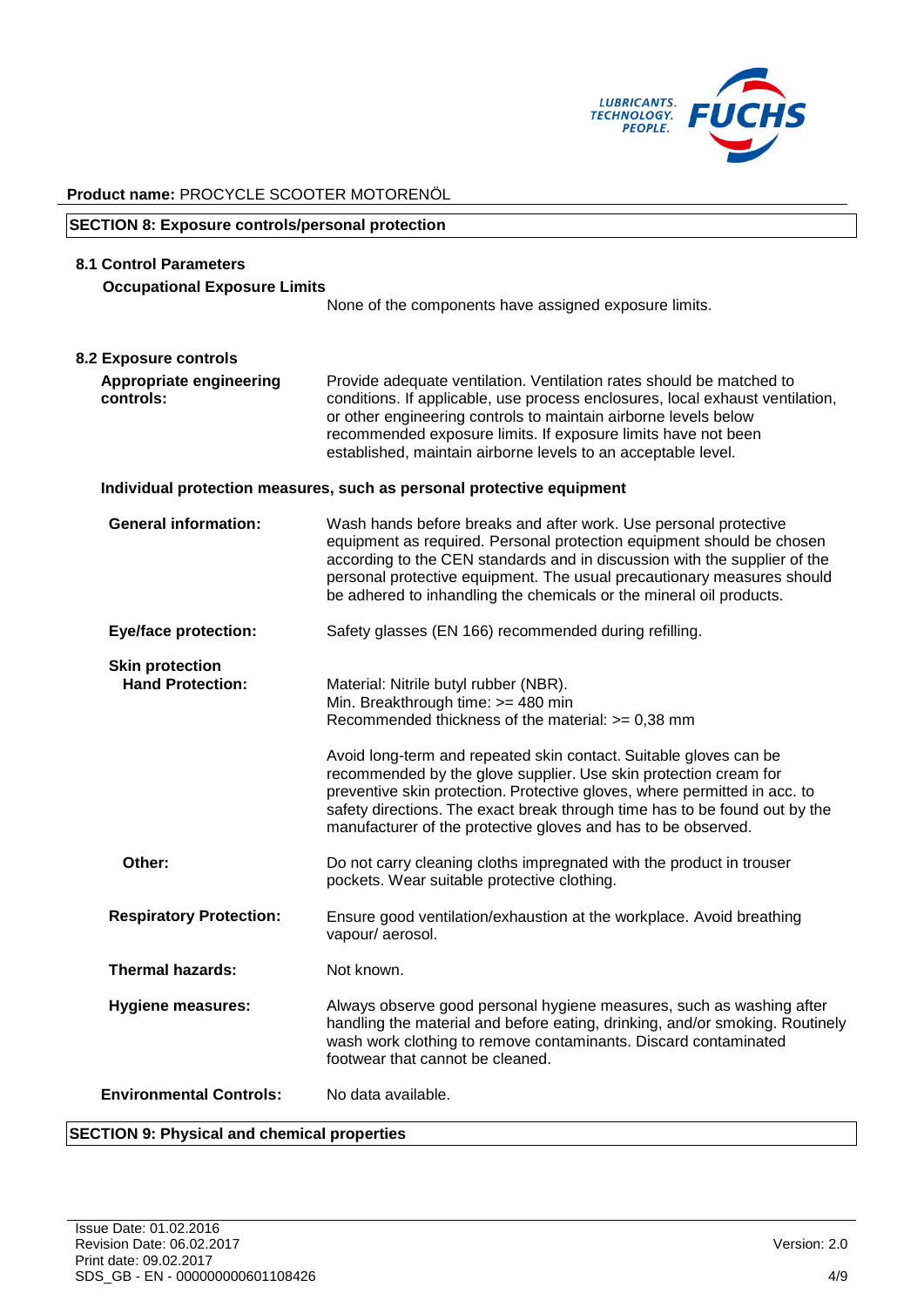

| 9.1 Information on basic physical and chemical properties |        |
|-----------------------------------------------------------|--------|
| Appearance                                                |        |
| <b>Physical state:</b>                                    | liauid |

| liquid                                |
|---------------------------------------|
| Amber                                 |
| Characteristic                        |
| Not applicable for mixtures           |
| not applicable                        |
| Not applicable for mixtures           |
| Value not relevant for classification |
| 82 °C                                 |
| Not applicable for mixtures           |
| Value not relevant for classification |
| Not applicable for mixtures           |
| Not applicable for mixtures           |
| Not applicable for mixtures           |
| Not applicable for mixtures           |
| 0,86 g/cm3 (20 $°C$ )                 |
|                                       |
| Insoluble in water                    |
| No data available.                    |
| Not applicable for mixtures           |
| Value not relevant for classification |
| Value not relevant for classification |
| 56 mm2/s (40 °C)                      |
| Value not relevant for classification |
| Value not relevant for classification |
| No data available.                    |
|                                       |

## **SECTION 10: Stability and reactivity**

| <b>10.1 Reactivity:</b>                                 | Stable under normal use conditions.                                                                |
|---------------------------------------------------------|----------------------------------------------------------------------------------------------------|
| <b>10.2 Chemical Stability:</b>                         | Stable under normal use conditions.                                                                |
| 10.3 Possibility of hazardous<br>reactions:             | Stable under normal use conditions.                                                                |
| 10.4 Conditions to avoid:                               | Stable under normal use conditions.                                                                |
| <b>10.5 Incompatible Materials:</b>                     | Strong oxidizing substances. Strong acids. Strong bases.                                           |
| <b>10.6 Hazardous Decomposition</b><br><b>Products:</b> | Thermal decomposition or combustion may liberate carbon oxides and<br>other toxic gases or vapors. |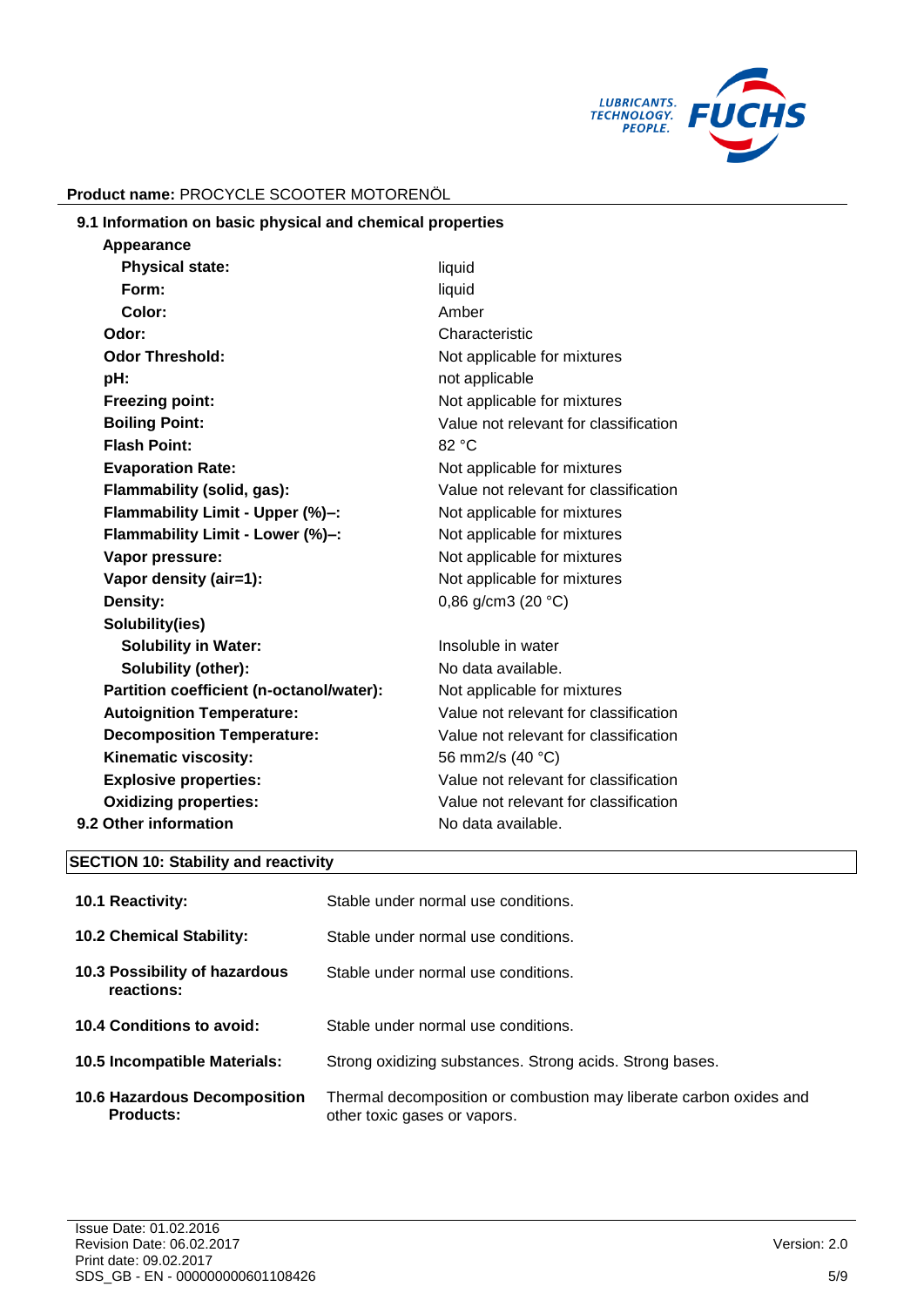

**SECTION 11: Toxicological information**

| 11.1 Information on toxicological effects                                       |                                                                                                                                                                                       |  |  |
|---------------------------------------------------------------------------------|---------------------------------------------------------------------------------------------------------------------------------------------------------------------------------------|--|--|
| <b>Acute toxicity</b>                                                           |                                                                                                                                                                                       |  |  |
| Oral<br>Product:                                                                |                                                                                                                                                                                       |  |  |
| <b>Specified substance(s)</b><br>Hydrocarbons, low<br>viscosity                 | Not classified for acute toxicity based on available data.<br>LD 50 (Rat): > 5.000 mg/kg (OECD 401)                                                                                   |  |  |
| Dermal<br><b>Product:</b><br><b>Specified substance(s)</b><br>Hydrocarbons, low | Not classified for acute toxicity based on available data.<br>LD 50 (Rabbit): $> 3.160$ mg/kg                                                                                         |  |  |
| viscosity<br><b>Inhalation</b><br>Product:                                      | Not classified for acute toxicity based on available data.                                                                                                                            |  |  |
| <b>Skin Corrosion/Irritation:</b><br><b>Product:</b>                            | Based on available data, the classification criteria are not met.                                                                                                                     |  |  |
| <b>Serious Eye Damage/Eye Irritation:</b><br><b>Product:</b>                    | Based on available data, the classification criteria are not met.                                                                                                                     |  |  |
| <b>Respiratory or Skin Sensitization:</b><br><b>Product:</b>                    | Skin sensitizer: Based on available data, the classification criteria are not<br>met.<br>Respiratory sensitizer: Based on available data, the classification criteria<br>are not met. |  |  |
| <b>Germ Cell Mutagenicity</b><br><b>Product:</b>                                | Based on available data, the classification criteria are not met.                                                                                                                     |  |  |
| Carcinogenicity<br>Product:                                                     | Based on available data, the classification criteria are not met.                                                                                                                     |  |  |
| <b>Reproductive toxicity</b><br><b>Product:</b>                                 | Based on available data, the classification criteria are not met.                                                                                                                     |  |  |
| <b>Specific Target Organ Toxicity - Single Exposure</b><br><b>Product:</b>      | Based on available data, the classification criteria are not met.                                                                                                                     |  |  |
| <b>Specific Target Organ Toxicity - Repeated Exposure</b><br><b>Product:</b>    | Based on available data, the classification criteria are not met.                                                                                                                     |  |  |
| <b>Aspiration Hazard</b><br><b>Product:</b>                                     | Based on available data, the classification criteria are not met.                                                                                                                     |  |  |
| Issue Date: 01.02.2016                                                          |                                                                                                                                                                                       |  |  |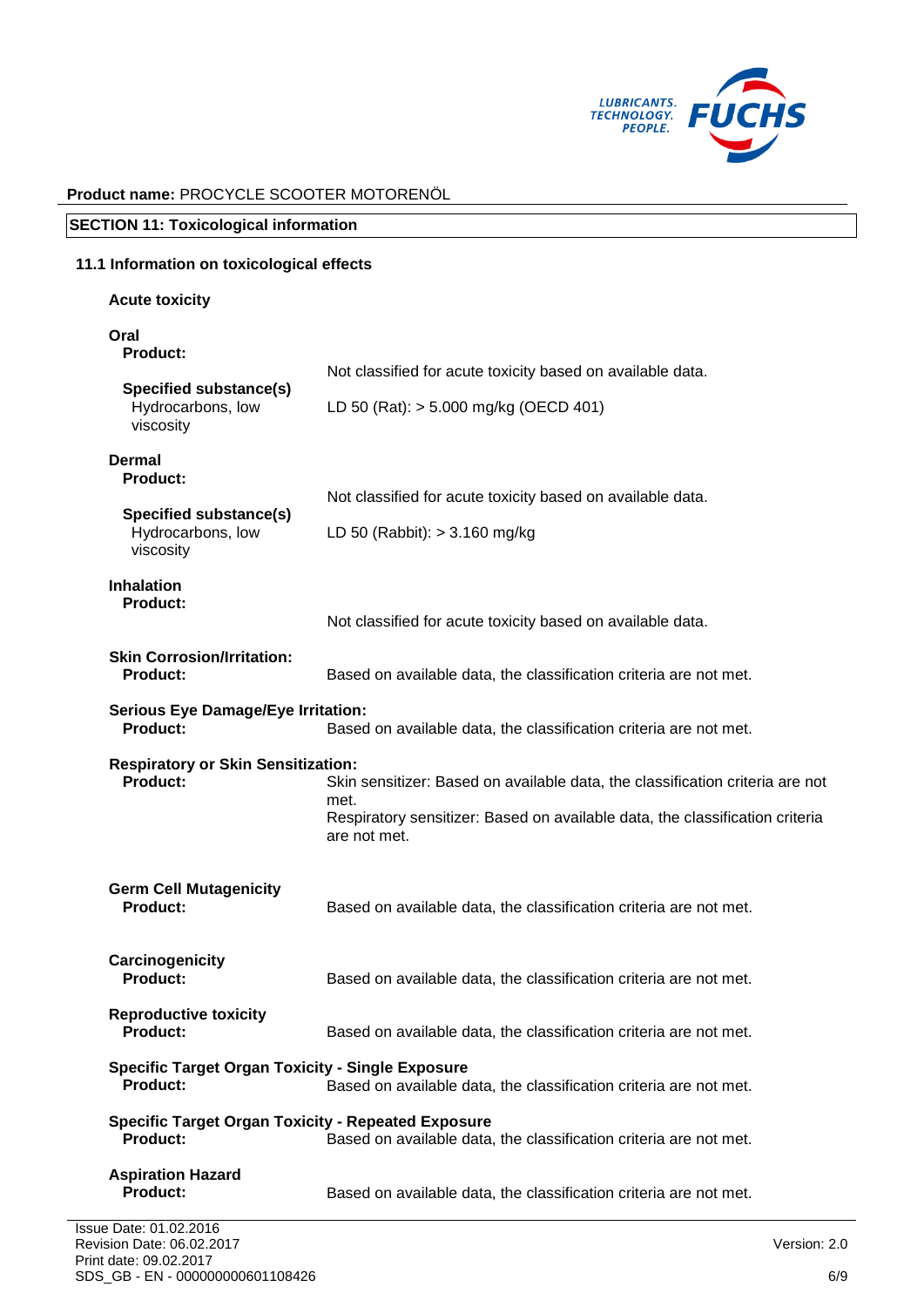

**Other adverse effects:** No data available.

| <b>SECTION 12: Ecological information</b>                                                                   |                                                                               |  |
|-------------------------------------------------------------------------------------------------------------|-------------------------------------------------------------------------------|--|
| <b>12.1 Toxicity</b>                                                                                        |                                                                               |  |
| <b>Acute toxicity</b><br><b>Product:</b>                                                                    | Based on available data, the classification criteria are not met.             |  |
| <b>Fish</b><br>Specified substance(s)<br>Hydrocarbons, low<br>viscosity                                     | LC 50 (Fish, 96 h): > 1.001 mg/l (OECD 203)                                   |  |
| <b>Aquatic Invertebrates</b><br><b>Specified substance(s)</b><br>Hydrocarbons, low<br>viscosity             | EC 50 (Water Flea, 48 h): > 1.000 mg/l (OECD 202)                             |  |
| <b>Chronic ToxicityProduct:</b>                                                                             | Based on available data, the classification criteria are not met.             |  |
| <b>Toxicity to Aquatic Plants</b><br><b>Specified substance(s)</b><br>Hydrocarbons, low<br>viscosity        | EC 50 (Alga, 72 h): > 1.000 mg/l (OECD 201)                                   |  |
| 12.2 Persistence and Degradability                                                                          |                                                                               |  |
| <b>Biodegradation</b><br><b>Product:</b><br><b>Specified substance(s)</b><br>Hydrocarbons, low<br>viscosity | Not applicable for mixtures<br>80 % (28 d, OECD 301F) Readily biodegradable   |  |
| 12.3 Bioaccumulative potential<br><b>Product:</b>                                                           | Not applicable for mixtures                                                   |  |
| 12.4 Mobility in soil:<br><b>Product:</b>                                                                   | Not applicable for mixtures                                                   |  |
| 12.5 Results of PBT and vPvB<br>assessment:                                                                 | The product does not contain any substances fulfilling the PBT/vPvB criteria. |  |
| 12.6 Other adverse effects:                                                                                 | No data available.                                                            |  |
| <b>Water Hazard Class</b><br>(WGK):                                                                         | WGK 1: slightly water-endangering.                                            |  |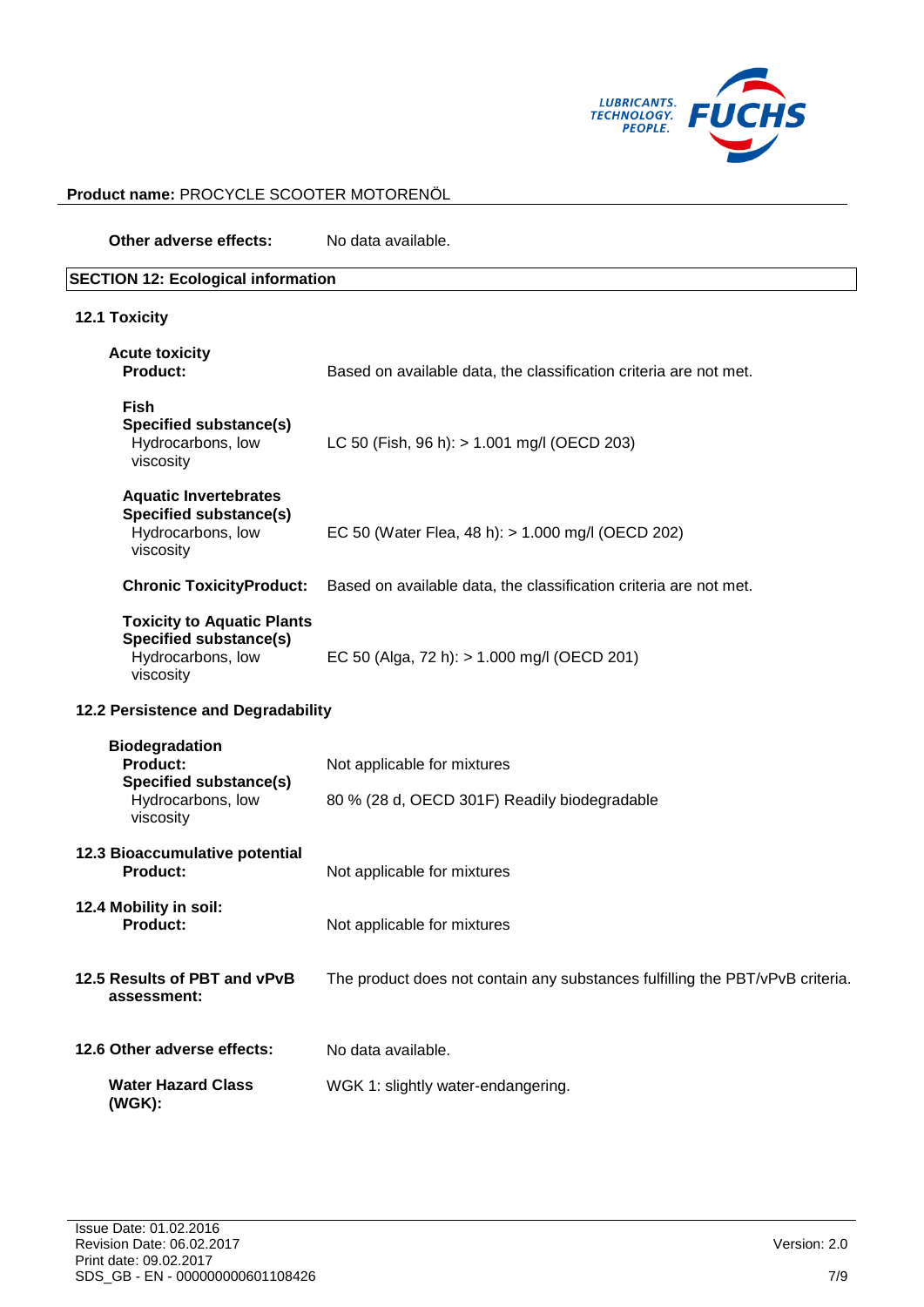

| <b>SECTION 13: Disposal considerations</b> |                                                                                                                                                                                              |  |
|--------------------------------------------|----------------------------------------------------------------------------------------------------------------------------------------------------------------------------------------------|--|
| 13.1 Waste treatment methods               |                                                                                                                                                                                              |  |
| <b>General information:</b>                | Dispose in accordance with all applicable regulations.                                                                                                                                       |  |
| <b>Disposal methods:</b>                   | Do not empty into drains; dispose of this material and its container in a safe<br>way. When storing used products, ensure that the waste categories and<br>mixing instructions are observed. |  |
| <b>European Waste Codes</b>                |                                                                                                                                                                                              |  |

13 02 05\*: mineral-based non-chlorinated engine, gear and lubricating oils

#### **SECTION 14: Transport information**

#### **ADR/RID**

| 14.1 UN Number:<br>14.2 UN Proper Shipping Name:<br>14.3 Transport Hazard Class(es)<br>Class:<br>Label(s):<br>Hazard No. (ADR):<br>Tunnel restriction code:<br>14.4 Packing Group:<br>14.5 Environmental hazards:<br>14.6 Special precautions for user: | Non-dangerous goods |
|---------------------------------------------------------------------------------------------------------------------------------------------------------------------------------------------------------------------------------------------------------|---------------------|
| <b>IMDG</b><br>14.1 UN Number:<br>14.2 UN Proper Shipping Name:<br>14.3 Transport Hazard Class(es)<br>Class:<br>Label(s):<br>$EmS$ No.:<br>14.3 Packing Group:<br>14.5 Environmental hazards:<br>14.6 Special precautions for user:                     | Non-dangerous goods |
| <b>IATA</b><br>14.1 UN Number:<br>14.2 Proper Shipping Name:<br>14.3 Transport Hazard Class(es):<br>Class:<br>Label(s):<br>14.4 Packing Group:<br>14.5 Environmental hazards:<br>14.6 Special precautions for user:                                     | Non-dangerous goods |

#### **14.7 Transport in bulk according to Annex II of MARPOL and the IBC Code**: not applicable.